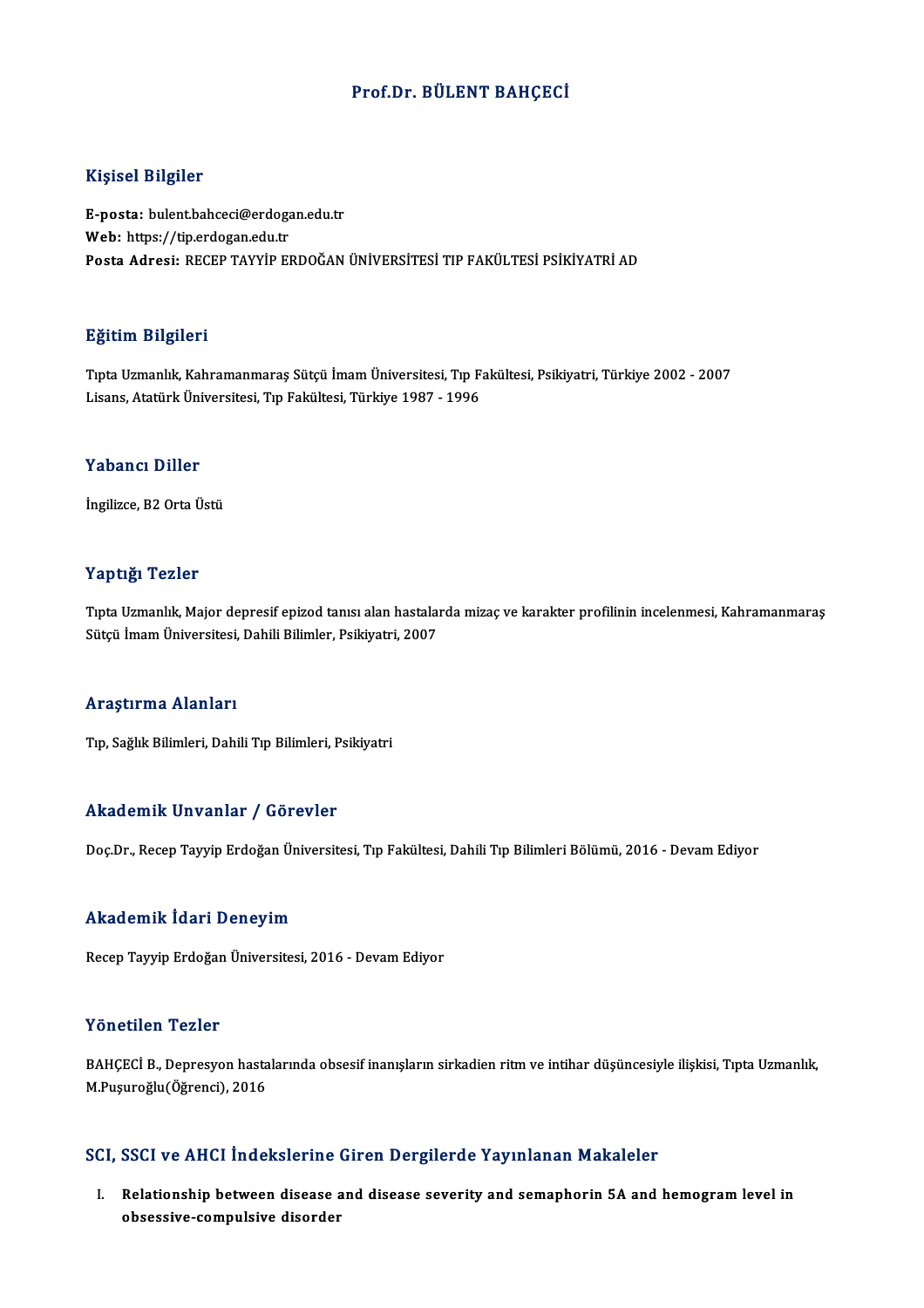Karatas K.S., Bahceci İ., Telatar T.G., Bahceci B., Hocaoglu Ç.

Karatas K. S. , Bahceci İ., Telatar T. G. , Bahceci B., Hocaoglu Ç.<br>NORDIC JOURNAL OF PSYCHIATRY, cilt.75, sa.7, ss.509-515, 2021 (SCI İndekslerine Giren Dergi)<br>Obasaif kampulaif beruklukta plarma pötrafil ialatinar iliaki

- II. Obsesif kompulsif bozuklukta plazma nötrofil jelatinaz ilişkili lipokalin ve hemogram düzeyleri ile<br>hastalık şiddeti arasındaki ilişki NORDIC JOURNAL OF PSYCHIATRY,<br>Obsesif kompulsif bozuklukta pl<br>hastalık şiddeti arasındaki ilişki<br>Karatas K.S., Pahassi İ. Telatar T.G. KarataşK.S. ,Bahçeci İ.,TelatarT.G. ,BahçeciB. hastalık şiddeti arasındaki ilişki<br>Karataş K. S. , Bahçeci İ., Telatar T. G. , Bahçeci B.<br>ANADOLU PSIKIYATRI DERGISI-ANATOLIAN JOURNAL OF PSYCHIATRY, cilt.21, sa.6, ss.585-591, 2020 (SCI<br>Evnanded İndekslerine Ciren Dergi) Karataş K. S. , Bahçeci İ., Telatar T. G.<br>ANADOLU PSIKIYATRI DERGISI-ANA<br>Expanded İndekslerine Giren Dergi)<br>Description of suiside idention a Expanded İndekslerine Giren Dergi)
- III. Description of suicide ideation among older adults and a psychological profile: a cross-sectional study in Turkey

Aslan M., HOCAOĞLU Ç., BAHÇECİ B.

CIENCIA&SAUDECOLETIVA, cilt.24, sa.5, ss.1864-1873,2019 (SSCI İndekslerineGirenDergi)

- IV. Evaluation of psychological interview before prominent ear reconstruction: Three cases report Karatas K. S., ERCAN A. C., MURAT A., POLAT S., Hocaoglu C., BAHCECI B. EUROPEAN PSYCHIATRY, cilt.41, 2017 (SCI İndekslerine Giren Dergi)
- V. Oxidative status and prolidase activities in generalized anxiety disorder EUROPEAN PSYCHIATRY, cilt.41, 2017 (SCI İndekslerine Giren Dergi)<br>Oxidative status and prolidase activities in generalized anxiety disorder<br>Ercan A.C., Bahceci B., Polat S., Cenker O.C., Bahceci I., Koroglu A., Sahin K., H Oxidative status and prolidase activities in generalized anxiety disorder<br>Ercan A. C. , Bahceci B., Polat S., Cenker O. C. , Bahceci I., Koroglu A., Sahin K., Hocaoglu C.<br>ASIAN JOURNAL OF PSYCHIATRY, cilt.25, ss.118-122, 2 ASIAN JOURNAL OF PSYCHIATRY, cilt.25, ss.118-122, 2017 (SCI İndekslerine Giren Dergi)
- VI. Symptomatic Remission Determines Functional Improvement and Quality of Life in Schizophrenia Symptomatic Remission Determines Functional Improvement and Quality of Life in Schizophrenia<br>KOKAÇYA M. H. , Virit O., Copoglu U. S. , Savas H., ARI M., Bahceci B.<br>NOROPSIKIYATRI ARSIVI-ARCHIVES OF NEUROPSYCHIATRY, cilt.53 KOKAÇ<br>NOROP<br>Dergi)<br>Effect NOROPSIKIYATRI ARSIVI-ARCHIVES OF NEUROPSYCHIATRY, cilt.53, sa.4, ss.328-333, 2016 (SCI İndekslerine G<br>Dergi)<br>VII. Effect of Increased Neutrophil-to-Lymphocyte Ratio (NLR) and Decreased Mean Platelet Volume<br>(MBV) Volues on
- Dergi)<br>VII. Effect of Increased Neutrophil-to-Lymphocyte Ratio (NLR) and Decreased Mean Platelet Volume<br>(MPV) Values on Inflammation in Acute Mania Effect of Increased Neutrophil-to-Lymphocyte Ratio (NLR) and Decreased Mea<br>(MPV) Values on Inflammation in Acute Mania<br>Mayda H., Ahsen A., Bagcioglu E., ozturk A., BAHÇECİ B., Soyucok E., Baspinar E., ULU M. S.<br>NOROBSIKIVA

(MPV) Values on Inflammation in Acute Mania<br>Mayda H., Ahsen A., Bagcioglu E., ozturk A., BAHÇECİ B., Soyucok E., Baspinar E., ULU M. S.<br>NOROPSIKIYATRI ARSIVI-ARCHIVES OF NEUROPSYCHIATRY, cilt.53, sa.4, ss.317-320, 2016 (SC Mayda<br>NOROP<br>Dergi)<br>Prolid NOROPSIKIYATRI ARSIVI-ARCHIVES OF NEUROPSYCHIATRY, cilt.53, sa.4, ss.317-320, 2016 (SCI İndeksl<br>Dergi)<br>VIII. Prolidase activity and oxidative stress in patients with schizophrenia: A preliminary study<br>PAUCECLE PROGISCULE K

- Dergi)<br>BAHCECI B., Bagcioglu E., Kokacya M. H. , Dilek A. R. , BAHCECI I., Selek S.<br>BAHCECI B., Bagcioglu E., Kokacya M. H. , Dilek A. R. , BAHCECI I., Selek S. Prolidase activity and oxidative stress in patients with schizophrenia: A preliminary study<br>BAHCECI B., Bagcioglu E., Kokacya M. H. , Dilek A. R. , BAHCECI I., Selek S.<br>JOURNAL OF THE PAKISTAN MEDICAL ASSOCIATION, cilt.65, BAHCECI B., Bagcioglu E., Kokacya M. H., Dilek A. R., BAHCECI I., Selek S.<br>JOURNAL OF THE PAKISTAN MEDICAL ASSOCIATION, cilt.65, sa.2, ss.131-135, 2015 (SCI Indekslerine Giren<br>IX. Quality of life, problem solving, focus of
	- JOURNAL OF THE PAKISTAN MEDICAL ASSOCIATION, cilt.65, sa.2, ss.13<br>Quality of life, problem solving, focus of control and anger tend<br>Bagcioglu E., Bahceci B., Ozturk A., DEVECİ E., Sasmaz S., Karaaslan M. F.<br>TURKDERM TURKIS Quality of life, problem solving, focus of control and anger tendency in the patients with acne<br>Bagcioglu E., Bahceci B., Ozturk A., DEVECİ E., Sasmaz S., Karaaslan M. F.<br>TURKDERM-TURKISH ARCHIVES OF DERMATOLOGY AND VENERO Bagcioglu E., Bahceci B., Oz<br>TURKDERM-TURKISH ARC<br>İndekslerine Giren Dergi)<br>Sahize abasasiya disar İndekslerine Giren Dergi)
	- X. Schizo-obsessive disorder: a case report Schizo-obsessive disorder: a case report<br>BAHÇECİ B.<br>KLINIK PSIKOFARMAKOLOJI BULTENI-BULLETIN OF CLINICAL PSYCHOPHARMACOLOGY, cilt.24, sa.1, ss.170-171,<br>2014 (SCLEupanded İndekalerine Giren Dergi) BAHÇECİ B.<br>KLINIK PSIKOFARMAKOLOJI BULTENI-BULLET<br>2014 (SCI Expanded İndekslerine Giren Dergi)<br>Insreased neutrophil te lumphesute ratio KLINIK PSIKOFARMAKOLOJI BULTENI-BULLETIN OF CLINICAL PSYCHOPHARMACOLOGY, cilt.24, sa.1, ss.170-171,<br>2014 (SCI Expanded Indekslerine Giren Dergi)<br>XI. Increased neutrophil-to-lymphocyte ratio (NLR) and decreased mean platele
	- 2014 (SCI Expanded İndekslerine Giren Der<br>Increased neutrophil-to-lymphocyte ra<br>in acute mania: effect to inşammation?<br>PAHCECI P Increased<br>in acute m<br>BAHÇECİ B.<br>EU INIE BEIL in acute mania: effect to inşammation?<br>BAHÇECİ B.<br>KLINIK PSIKOFARMAKOLOJI BULTENI-BULLETIN OF CLINICAL PSYCHOPHARMACOLOGY, cilt.24, sa.1, ss.55, 2014<br>(SCLEvnanded İndekslerine Ciren Dergi)

BAHÇECİ B.<br>KLINIK PSIKOFARMAKOLOJI BULTENI-BU<br>(SCI Expanded İndekslerine Giren Dergi)<br>Is There any Assosiation Between Ne KLINIK PSIKOFARMAKOLOJI BULTENI-BULLETIN OF CLINICAL PSYCHOPHARMACOLOGY, ci<br>(SCI Expanded Indekslerine Giren Dergi)<br>XII. Is There any Association Between Nesfatin-1 and Generalized Anxiety Disorder?<br>PAUCECLE PREGISCULE DIS (SCI Expanded Indekslerine Giren Dergi)<br>8.B. There any Association Between Nesfatin-1 and Generalized Anxiety Disorder?

- KLINIK PSIKOFARMAKOLOJI BULTENI-BULLETIN OF CLINICAL PSYCHOPHARMACOLOGY, cilt.24, sa.1, ss.55-58,<br>2014 (SCI İndekslerine Giren Dergi) BAHCECI B., Bagcioglu E., Dilek A. R., CELIK F. H., BAHCECI I., Gonul Y., HOCAOGLU C. KLINIK PSIKOFARMAKOLOJI BULTENI-BULLETIN OF CLINICAL PSYCHOPHARMACOLOGY, cilt.24, sa.1, ss.55-58,<br>2014 (SCI İndekslerine Giren Dergi)<br>XIII. PROLIDASE ACTIVITY AND OXIDATIVE STRESS IN PATIENTS WITH MAJOR DEPRESSIVE DISORDER
- 2014 (SCI İndekslerine Giren Dergi)<br>PROLIDASE ACTIVITY AND OXIDATIVE STRESS IN PATIEN<br>Kokacya M. H. , BAHCECI B., BAHCECI I., Dilek A. R. , Dokuyucu R.<br>RSYCHIATRIA DANIJBINA silt 26 so 4 ss 314 319 3014 (SCI İnd PROLIDASE ACTIVITY AND OXIDATIVE STRESS IN PATIENTS WITH MAJOR DE<br>Kokacya M. H. , BAHCECI B., BAHCECI I., Dilek A. R. , Dokuyucu R.<br>PSYCHIATRIA DANUBINA, cilt.26, sa.4, ss.314-318, 2014 (SCI İndekslerine Giren Dergi)<br>The r Kokacya M. H. , BAHCECI B., BAHCECI I., Dilek A. R. , Dokuyucu R.<br>PSYCHIATRIA DANUBINA, cilt.26, sa.4, ss.314-318, 2014 (SCI Indekslerine Giren Dergi)<br>XIV. The role of obsessive beliefs in patients with major depressive di
- Bahceci B., Bagcioglu E., CELIK F. H., POLAT S., KOROGLU A., KANDEMIR G., Hocaoglu C.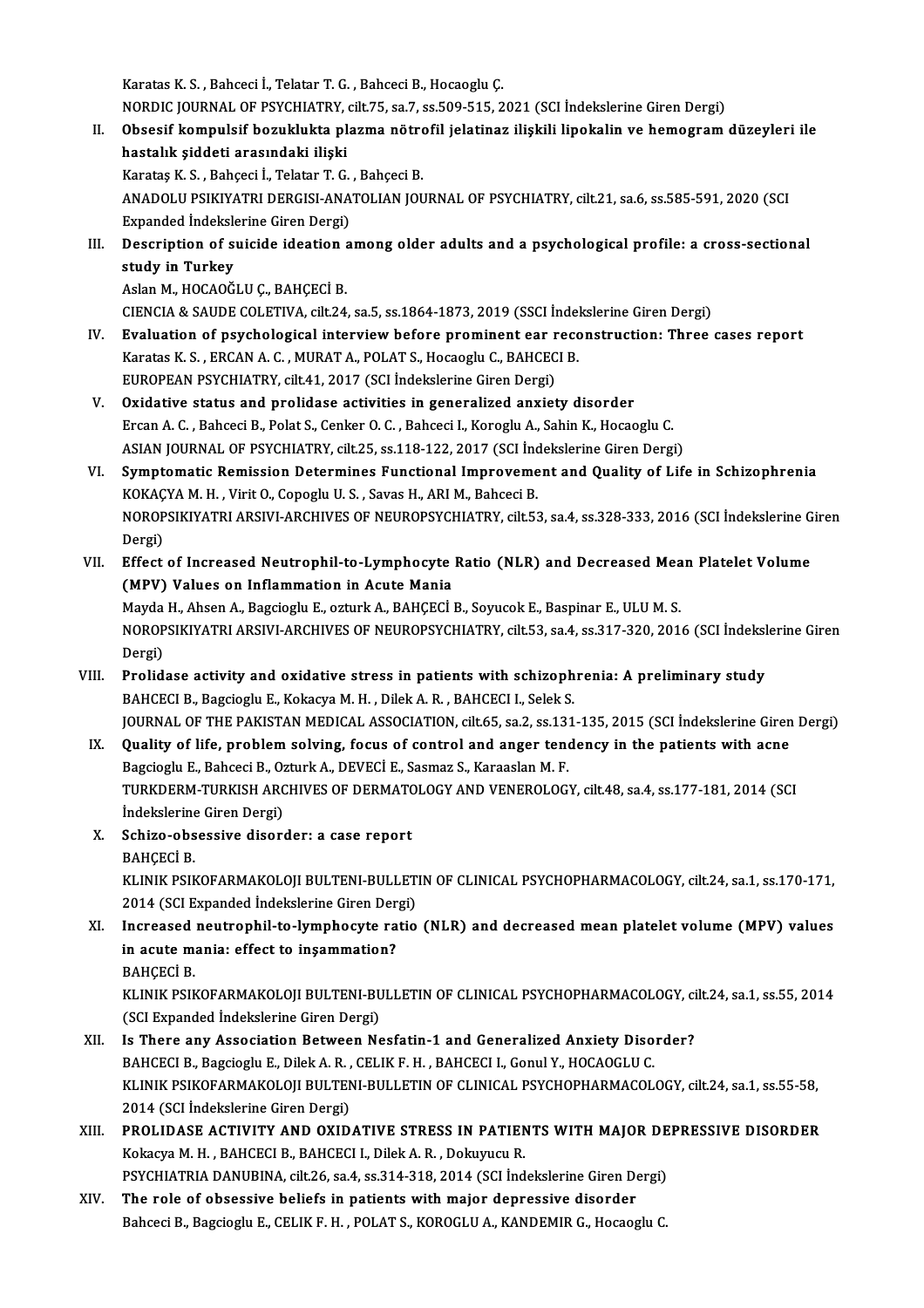INTERNATIONAL JOURNAL OF PSYCHIATRY IN CLINICAL PRACTICE, cilt.18, sa.1, ss.37-40, 2014 (SCI İndekslerine<br>Ciron Dargi) INTERNATIO<br>Giren Dergi)<br>The role of INTERNATIONAL JOURNAL OF PSYCHIATRY IN CLINICAL PRACTICE, cilt.18, sa.1, ss.37-40, 2014 (S<br>Giren Dergi)<br>XV. The role of nesfatin-1 in impaired appetite in patients with major depressive disorder<br>RAHCECLE RESCRIPTE DU EKA

- Giren Dergi)<br>BAHÇECİ B., Bagcioglu E., DILEK A. R. , CELIK F. H. , BAHCECI İ., ASIK A. H.<br>BAHÇECİ B., Bagcioglu E., DILEK A. R. , CELIK F. H. , BAHCECI İ., ASIK A. H. Neurology Psychiatry and Brain Research, cilt.19, sa.4, ss.192-196, 2013 (SCI Expanded İndekslerine Giren Dergi)
- XVI. Complementary and alternative medicine use in patients with mental disorders in Turkey Neurology Psychiatry and Brain Research, cilt.19, sa.4, ss.192-196, 2013 (SCI Expanded Indekslerin<br>Complementary and alternative medicine use in patients with mental disorders in Turk<br>Bahceci B., Bagcioglu E., OZTURK A., B Complementary and alternative medicine use in patients with mental disorders in Turkey<br>Bahceci B., Bagcioglu E., OZTURK A., Bulbul F., SAHINER I. V. , TUNCER B. E. , Guzel H. I. , Hocaoglu C.<br>COMPLEMENTARY THERAPIES IN CLI Bahcec<br>COMPL<br>Dergi)<br>Sexuel COMPLEMENTARY THERAPIES IN CLINICAL PRACTICE, cilt.19, sa.4, ss.221-226, 2013 (SCI İndekslerine Giren<br>Dergi)<br>XVII. Sexuality in Young Adult Men Aged 18-24 with Epilepsy
- Dergi)<br>S<mark>exuality in Young Adult Men Aged 18-24 with Epilepsy</mark><br>Bagcioglu E., ACAR A., Coskun K. S. , Akpinar A., YÜREKLİ V. A. , Oruc S., Mayda H., Bahceci B.<br>SEYUALITY AND DISABU ITY .qilt 31 .qq 3 .qq 329, 327, 2012.(SSC Sexuality in Young Adult Men Aged 18-24 with Epilepsy<br>Bagcioglu E., ACAR A., Coskun K. S. , Akpinar A., YÜREKLİ V. A. , Oruc S., Mayda H., Bahceci B.<br>SEXUALITY AND DISABILITY, cilt.31, sa.3, ss.229-237, 2013 (SSCI İndeksle Bagcioglu E., ACAR A., Coskun K. S. , Akpinar A., YÜREKLİ V. A. , Oruc S.,<br>SEXUALITY AND DISABILITY, cilt.31, sa.3, ss.229-237, 2013 (SSCI İndel<br>XVIII. Obsessive beliefs in patients with major depressive disorders
- SEXUALITY<br>Obsessive<br>BAHÇECİ B.<br>EU INIE BEIL Obsessive beliefs in patients with major depressive disorders<br>BAHÇECİ B.<br>KLINIK PSIKOFARMAKOLOJI BULTENI-BULLETIN OF CLINICAL PSYCHOPHARMACOLOGY, cilt.23, ss.272, 2013 (SCI<br>Evnanded İndekalerine Ciren Dergi) BAHÇECİ B.<br>KLINIK PSIKOFARMAKOLOJI BULTEN<br>Expanded İndekslerine Giren Dergi)<br>Temnerement and Charaster Dif

## KLINIK PSIKOFARMAKOLOJI BULTENI-BULLETIN OF CLINICAL PSYCHOPHARMACOLOGY, c<br>Expanded Indekslerine Giren Dergi)<br>XIX. Temperament and Character Differences in Patients with Premature Ejaculation Expanded Indekslerine Giren Dergi)<br>Temperament and Character Differences in Patient<br>Altunoluk B., Bagcioglu E., Efe E., BAHÇECİ B., Soylemez H.<br>NOROBSIKIYATRI ARSIVI ARCHIVES OF NEUROBSYCHIAT NOROPSIKIYATRI ARSIVI-ARCHIVES OF NEUROPSYCHIATRY, cilt.50, sa.4, ss.332-336, 2013 (SCI İndekslerine Giren<br>Dergi) Altunoluk B., Bagcioglu E., Efe E., BAHCECI B., Soylemez H. NOROPSIKIYATRI ARSIVI-ARCHIVES OF NEUROPSYCHIATRY, cilt.50, sa.4, ss.332-336, 2013 (SCI İndekslerine G<br>Dergi)<br>XX. Use of Complementary and Alternative Medicine Among Patients with Mental Disorder in Turkey<br>RAHCECLE

Dergi)<br><mark>Use of Con</mark><br>BAHÇECİ B.<br>KUNIK BSIK Use of Complementary and Alternative Medicine Among Patients with Mental Disorder in Turkey<br>BAHÇECİ B.<br>KLINIK PSIKOFARMAKOLOJI BULTENI-BULLETIN OF CLINICAL PSYCHOPHARMACOLOGY, cilt.23, ss.55, 2012 (SCI<br>Evnanded İndekslerin

BAHÇECİ B.<br>KLINIK PSIKOFARMAKOLOJI BULTEN<br>Expanded İndekslerine Giren Dergi)<br>A sase of berderline eratemania KLINIK PSIKOFARMAKOLOJI BULTENI-BULLETIN OF CLINICAL PSYCHOPHARMACOLOGY, cilt.23, ss.55, 2012 (<br>Expanded Indekslerine Giren Dergi)<br>XXI. A case of borderline erotomania accompanying obsessive compulsive disorder and psychog

Expanded İndekslerine Giren Dergi)<br>A case of borderline erotomania accompanying obsessive compulsive disorder and psychogen<br>polydipsia: Case report Obsesif kompülsif bozukluk ve psikojenik polidipsi birlikteliği olan bir<br>b A case of borderline erotoma<br>polydipsia: Case report Obses<br>borderline erotomani olgusu<br>KORKMAZ S. Kuložlu M. Pobseci polydipsia: Case report Obsesif kompülsif bozukluk ve psikojenik polidipsi birlikteliği olan bir<br>borderline erotomani olgusu<br>KORKMAZ S., Kuloğlu M., Bahçeci B., Atmaca M. borderline erotomani olgusu<br>KORKMAZ S., Kuloğlu M., Bahçeci B., Atmaca M.<br>Turkiye Klinikleri Journal of Medical Sciences, cilt.32, sa.1, ss.271-275, 2012 (SCI İndekslerine Giren Dergi)<br>Complementery medicine elternetiyas f

KORKMAZ S., Kuloğlu M., Bahçeci B., Atmaca M.<br>Turkiye Klinikleri Journal of Medical Sciences, cilt.32, sa.1, ss.271-275, 2012 (SCI İndekslerine Giren Dergi)<br>XXII. Complementary medicine alternatives for other psychiatr Turkiye Klin<br>Compleme:<br>BAHÇECİ B.<br>KUNIK BEIK Complementary medicine alternatives for other psychiatric abnormalities (Like insomnia and pain)<br>BAHÇECİ B.<br>KLINIK PSIKOFARMAKOLOJI BULTENI-BULLETIN OF CLINICAL PSYCHOPHARMACOLOGY, cilt.24, ss.55, 2011 (SCI<br>Eunanded İndelt

BAHÇECİ B.<br>KLINIK PSIKOFARMAKOLOJI BULTEN<br>Expanded İndekslerine Giren Dergi)<br>İlk nöbet majör denresif beruldu KLINIK PSIKOFARMAKOLOJI BULTENI-BULLETIN OF CLINICAL PSYCHOPHARMACOLOGY, cilt.24, ss.<br>Expanded Indekslerine Giren Dergi)<br>XXIII. IIk nöbet majör depresif bozukluk hastalarının mizaç ve karakter profilinin incelenmesi

## Expanded İndekslerine Giren Dergi)<br>İlk nöbet majör depresif bozukluk hastalarının n<br>BAHÇECİ B., BAĞCIOĞLU E., KARAASLAN M., ORHAN F.<br>ANADOLU BSIKIYATRI DERÇISLANATOLIAN JOUPNAL İlk nöbet majör depresif bozukluk hastalarının mizaç ve karakter profilinin incelenmesi<br>BAHÇECİ B., BAĞCIOĞLU E., KARAASLAN M., ORHAN F.<br>ANADOLU PSIKIYATRI DERGISI-ANATOLIAN JOURNAL OF PSYCHIATRY, cilt.11, ss.299-304, 2010

BAHÇECİ B., BAĞCIOĞLU E<br>ANADOLU PSIKIYATRI DE<br>İndekslerine Giren Dergi)<br>İlk Enizod Major Denre ANADOLU PSIKIYATRI DERGISI-ANATOLIAN JOURNAL OF PSYCHIATRY, cilt.11, ss.299-304, 2010 (SCI Expanded<br>İndekslerine Giren Dergi)<br>XXIV. İlk Epizod Major Depresyon Hastalarında Mizaç ve Karakter Özelliklerinin Tedavi Öncesi ve

İndekslerine Giren<br>İlk Epizod Major<br>Karşılaştırılması<br>KARAASI AN M. BA İlk Epizod Major Depresyon Hastalarında Mizaç ve Karakter Özellikleriı<br>Karşılaştırılması<br>KARAASLAN M., BAGCIOGLU E., BAHÇECİ B., ORHAN F., BİTER E., ALTUNOREN Ö.<br>KLINIK RSIKOFARMAKOLOU RULTENL RULLETIN OF CLINICAL RSYCHORH

Karşılaştırılması<br>KARAASLAN M., BAGCIOGLU E., BAHÇECİ B., ORHAN F., BİTER E., ALTUNOREN Ö.<br>KLINIK PSIKOFARMAKOLOJI BULTENI-BULLETIN OF CLINICAL PSYCHOPHARMACOLOGY, cilt.20, ss.240-45, 2010<br>(SCL Evnanded İndekslerine Ciren KARAASLAN M., BAGCIOGLU E., BAHÇECİ<br>KLINIK PSIKOFARMAKOLOJI BULTENI-BU<br>(SCI Expanded İndekslerine Giren Dergi)

# (SCI Expanded İndekslerine Giren Dergi)<br>Diğer Dergilerde Yayınlanan Makaleler

Iger Dergilerde Yayınlanan Makaleler<br>I. Lipoprotein subfractions in patients with depression: The lipoprint system Lipoprotein sub-fractions<br>And depression r Bergherae 1<br>Lipoprotein sub<br>and depression<br>Variei T. BAHCECI Lipoprotein subfractions in patients<br>and depression<br>Yazici T., BAHÇECİ İ., Ucucu S., BAHÇECİ B.<br>ANNALS OF CLINICAL AND ANALYTICAL I and depression<br>Yazici T., BAHÇECİ İ., Ucucu S., BAHÇECİ B.<br>ANNALS OF CLINICAL AND ANALYTICAL MEDICINE, cilt.13, sa.5, ss.470-474, 2022 (ESCI İndekslerine Giren Dergi)<br>Evaluation of The Belationship Betysen Anelin 36 and Ov

Yazici T., BAHÇECİ İ., Ucucu S., BAHÇECİ B.<br>ANNALS OF CLINICAL AND ANALYTICAL MEDICINE, cilt.13, sa.5, ss.470-474, 2022 (ESCI İndekslerine Giren D<br>II. Evaluation of The Relationship Between Apelin 36 and Oxidative Stre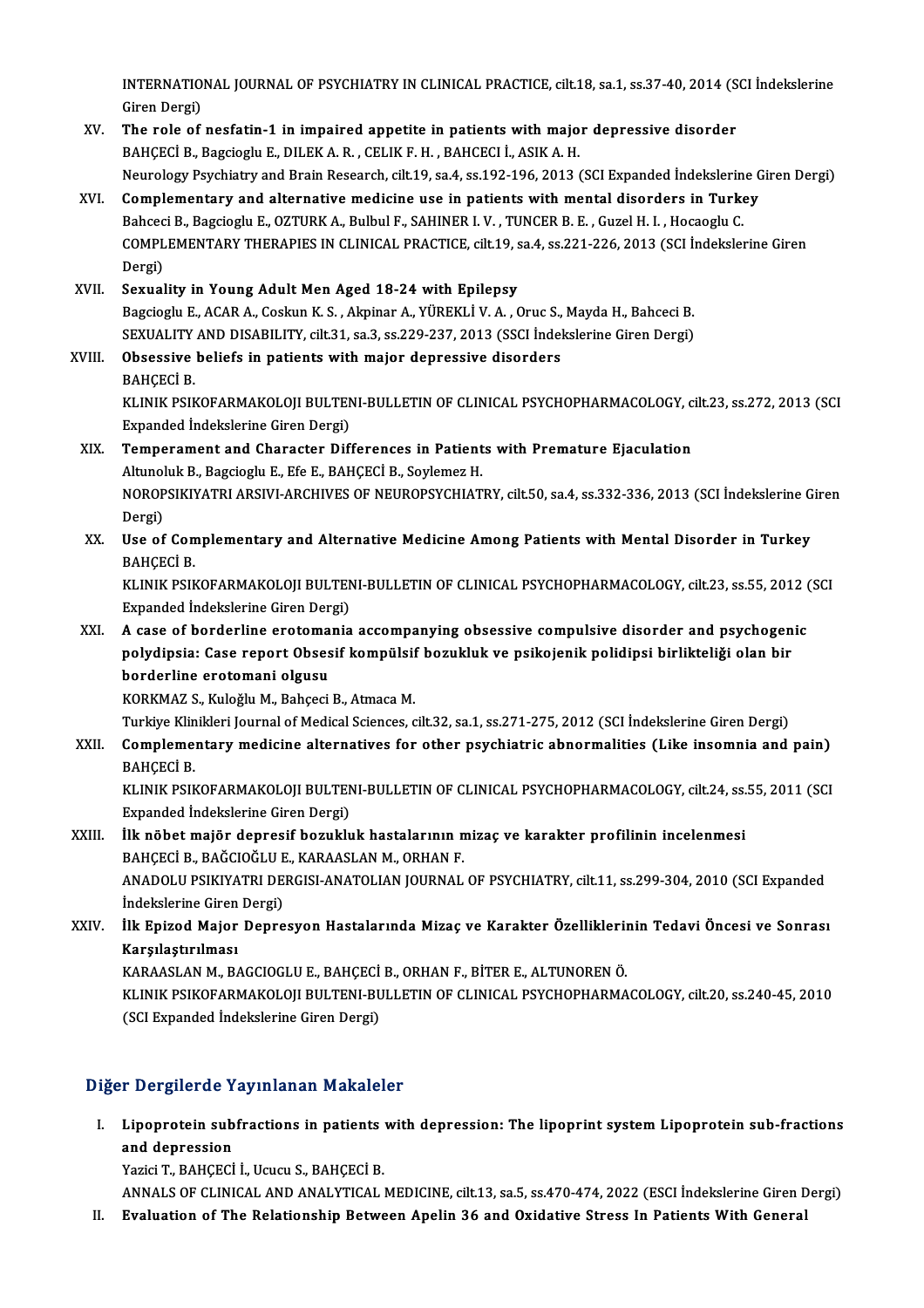## Anxiety Disorder A<mark>nxiety Disorder</mark><br>Bahçeci İ., Söztanacı U. S. , Puşuroğlu M., Arslan N., Duran Ö. F. , Bahçeci B., Yazıcı Z. A.<br>Middle Plask Ses Journal of Hoalth esisness, silt 7, sa 3, sa 397,403, 2021 (Haltomli Ün Anxiety Disorder<br>Bahçeci İ., Söztanacı U. S. , Puşuroğlu M., Arslan N., Duran Ö. F. , Bahçeci B., Yazıcı Z. A.<br>Middle Black Sea Journal of Health sciences, cilt.7, sa.3, ss.397-403, 2021 (Hakemli Üniversite Dergisi)<br>Effect Bahçeci İ., Söztanacı U. S. , Puşuroğlu M., Arslan N., Duran Ö. F. , Bahçeci B., Yazıcı Z. A.<br>Middle Black Sea Journal of Health sciences, cilt.7, sa.3, ss.397-403, 2021 (Hakemli Üniversite Dergisi)<br>III. Effect of personal Middle Black Sea Journal of Health science<br>Effect of personality traits on functi<br>Yeloğlu Ç. H. , HOCAOĞLU Ç., BAHÇECİ B.<br>Canal Tin Dars silt 31, sa 3, ss 199, 195, 3 Effect of personality traits on functioning and long-term treatment in pati-<br>Yeloğlu Ç. H. , HOCAOĞLU Ç., BAHÇECİ B.<br>Genel Tıp Derg, cilt.31, sa.3, ss.189-195, 2021 (Diğer Kurumların Hakemli Dergileri)<br>Examination Subelini Yeloğlu Ç. H. , HOCAOĞLU Ç., BAHÇECİ B.<br>Genel Tıp Derg, cilt.31, sa.3, ss.189-195, 2021 (Diğer Kurumların Hakemli Dergileri)<br>IV. Examination Subclinical Inflammatory Markers and Plasma Neutrophil Gelatinase-Associated<br>I in Genel Tıp Derg, cilt.31, sa.3, ss.189-195, 2021 (Diğən)<br>Examination Subclinical Inflammatory Marke<br>Lipocalin in Obsessive-Compulsive Disorder<br>KARATAS K.S., TELATAR T.G., RAHCECLİ, RAHCE Examination Subclinical Inflammatory Markers and Plasma Ne<br>Lipocalin in Obsessive-Compulsive Disorder<br>KARATAŞ K. S. , TELATAR T. G. , BAHÇECİ İ., BAHÇECİ B., HOCAOĞLU Ç.<br>International Journal of Scientific and Technologica Lipocalin in Obsessive-Compulsive Disorder<br>KARATAŞ K. S. , TELATAR T. G. , BAHÇECİ İ., BAHÇECİ B., HOCAOĞLU Ç.<br>International Journal of Scientific and Technological Research, cilt.7, sa.3, ss.27-37, 2021 (Diğer Kurumların<br> KARATAŞ K. S. , TEI<br>International Journ<br>Hakemli Dergileri)<br>Correlation of Su International Journal of Scientific and Technological Research, cilt.7, sa.3, ss.27-37, 2021 (Dig<br>Hakemli Dergileri)<br>V. Correlation of Suicidal Thoughts and Toxoplasmosis in Patients With Depression<br>RAHCECLI RAHCECLI RENTI Hakemli Dergileri)<br>V. Correlation of Suicidal Thoughts and Toxoplasmosis in Patients With Depression<br>BAHÇECİ İ., BAHÇECİ B., ŞENTÜRK Ş., YILDIZ İ. E. , YAZICI Z. A. Correlation of Suicidal Thoughts and Toxoplasmosis<br>BAHÇECİ İ., BAHÇECİ B., ŞENTÜRK Ş., YILDIZ İ. E. , YAZICI Z.<br>CUREUS, cilt.13, sa.2, 2021 (ESCI İndekslerine Giren Dergi)<br>Maiğr Donresif Bozukluk Tanılı Hastalarda Cosukluk BAHÇECİ İ., BAHÇECİ B., ŞENTÜRK Ş., YILDIZ İ. E. , YAZICI Z. A.<br>CUREUS, cilt.13, sa.2, 2021 (ESCI İndekslerine Giren Dergi)<br>VI. Majör Depresif Bozukluk Tanılı Hastalarda Çocukluk Çağı Travmatik Yaşantılarının Cinsel İş CUREUS, cilt.13,<br>Majõr Depresi<br>Üzerine Etkisi<br>Helves: Celik E Majör Depresif Bozukluk Tanılı Hastalar<br>Üzerine Etkisi<br>Helvacı Çelik F. G. , HOCAOĞLU Ç., BAHÇECİ B.<br>Turkiye Klinikleri Journal of Bodiatrice, sik 20. Üzerine Etkisi<br>Helvacı Çelik F. G. , HOCAOĞLU Ç., BAHÇECİ B.<br>Turkiye Klinikleri Journal of Pediatrics, cilt.30, sa.1, ss.38-47, 2021 (Diğer Kurumların Hakemli Dergileri) Helvacı Çelik F. G. , HOCAOĞLU Ç., BAHÇECİ B.<br>Turkiye Klinikleri Journal of Pediatrics, cilt.30, sa.1, ss.38-47, 2021 (Diğer Kurumların Hakemli Dergileri)<br>VII. A New Scoring System Detecting the Supraventricular Tachyc Turkiye Klinikleri Journal of Pediatrics, cilt.30, sa.1, ss.38-47, 2021 (I<br>A New Scoring System Detecting the Supraventricular Tachy<br>Ablation With High Specificity in Electrophysiological Study<br>Oren S. GETIN M. Orvildir A. A New Scoring System Detecting the Supraventricular Tachycardia Inducibility and R<br>Ablation With High Specificity in Electrophysiological Study<br>Ozer S., ÇETİN M., Ozyildiz A. G. , Gengoru R., TURAN O. E. , Pusuroglu M., BA Ablation With High Specificity in Electrophysiological Study<br>Ozer S., ÇETİN M., Ozyildiz A. G. , Gengoru R., TURAN O. E. , Pusuroglu M., BAHÇECİ B., Erdogan T.<br>JOURNAL OF THE SAUDI HEART ASSOCIATION, cilt.32, sa.2, ss.134-Ozer S., ÇETİN M., Ozyildiz A. G. , Gengoru R., TURAN O. E. , Pusuroglu M., BAHÇECİ B., Erdogan T.<br>JOURNAL OF THE SAUDI HEART ASSOCIATION, cilt.32, sa.2, ss.134-140, 2020 (ESCI İndekslerine Giren Dergi)<br>VIII. Metabolic Syn JOURNAL OF TH<br>Metabolic Syn<br>Health Center<br>Karatas K.S., Be Metabolic Syndrome<br>Health Center<br>Karataş K.S., Bahçeci B.<br>South Clin Jet Eures, sil Health Center<br>Karataş K. S. , Bahçeci B.<br>South. Clin. Ist. Euras., cilt.30, ss.266-271, 2019 (ESCI İndekslerine Giren Dergi)<br>Gök Günültüsü Korkusu (Brantanbabia), Bir Olgu Sunumu Karataş K. S. , Bahçeci B.<br>South. Clin. Ist. Euras., cilt.30, ss.266-271, 2019 (ESCI İndekslerine<br>IX. Gök Gürültüsü Korkusu 'Brontophobia': Bir Olgu Sunumu<br>TASKIN UVAN T. BAHÇEÇİ B. HOÇAQĞLU C South. Clin. Ist. Euras., cilt.30, ss.266-271, 20<br>Gök Gürültüsü Korkusu 'Brontophobia'<br>TAŞKIN UYAN T., BAHÇECİ B., HOCAOĞLU Ç.<br>Düzee Üniversitesi Sağlık Bilimleri Enstitüsü Gök Gürültüsü Korkusu 'Brontophobia': Bir Olgu Sunumu<br>TAŞKIN UYAN T., BAHÇECİ B., HOCAOĞLU Ç.<br>Düzce Üniversitesi Sağlık Bilimleri Enstitüsü Dergis, 2018 (Diğer Kurumların Hakemli Dergileri)<br>Fear of Thundor 'Prontophobia': TAŞKIN UYAN T., BAHÇECİ B., HOCAOĞLU Ç.<br>Düzce Üniversitesi Sağlık Bilimleri Enstitüsü Dergis, 20<br>X. Fear of Thunder 'Brontophobia': A Case Report<br>TASKIN UYAN T., BAHCECİ B., HOCAOĞLU C. Düzce Üniversitesi Sağlık Bilimleri Enstitüsü<br>Fear of Thunder 'Brontophobia': A Cas<br>TAŞKIN UYAN T., BAHÇECİ B., HOCAOĞLU Ç.<br>Düzce Üniversitesi Sağlık Bilimleri Enstitüsü. Fear of Thunder 'Brontophobia': A Case Report<br>TAŞKIN UYAN T., BAHÇECİ B., HOCAOĞLU Ç.<br>Düzce Üniversitesi Sağlık Bilimleri Enstitüsü Dergisi, cilt.8, sa.3, ss.151-153, 2018 (Hakemli Üniversite Dergisi)<br>Belationabin Betusen TAŞKIN UYAN T., BAHÇECİ B., HOCAOĞLU Ç.<br>Düzce Üniversitesi Sağlık Bilimleri Enstitüsü Dergisi, cilt.8, sa.3, ss.151-153, 2018 (Hakemli Üniversite Dergisi)<br>XI. Relationship Between Obsessive Beliefs, Suicidal Ideation, Düzce Üniversitesi Sağl<br>Relationship Betwee<br>Depressive Disorde<br><sup>Dugungğlu M. BAHCEC</sup> XI. Relationship Between Obsessive Beliefs, Suicidal Ideation, and Biological Rhythm in Patients with<br>Depressive Disorde<br>Puşuroğlu M., BAHÇECİ B., Helvacı Çelik F. G. , KARATAŞ K. S. , HOCAOĞLU Ç. South. Clin. Ist. Euras, cilt.28, sa.2, ss.111-116, 2017 (ESCI İndekslerine Giren Dergi) XII. Relationship Between Obsessive Beliefs, Suicidal Ideation, and Biological Rhythm in Patients with South. Clin. Ist. Euras, cil<br>Relationship Betweer<br>Depressive Disorder<br>RAHCECLR Relationsh<br>Depressive<br>BAHÇECİ B.<br>1302 49EY BAHÇECİ B.<br>1302-485X, cilt.28, sa.2, ss.111-16, 2017 (Diğer Kurumların Hakemli Dergileri) BAHÇECİ B.<br>1302-485X, cilt.28, sa.2, ss.111-16, 2017 (Diğer Kurumların Hakemli Dergileri)<br>XIII. Relationship Between Obsessive Beliefs,Suicidal Ideation, and Biological Rhythmin Patients with<br>Depressive Disarder 1302-485X, cilt.28, sa.2,<br>Relationship Betweer<br>Depressive Disorder<br>Busurežlu M. BAHCECI Relationship Between Obsessive Beliefs,Suicidal Ideation, and<br>Depressive Disorder<br>Puşuroğlu M., BAHÇECİ B., Çelik F. G. H. , KARATAŞ K. S. , HOCAOĞLU Ç.<br>South Clin Jst Euros, 2017 (Diğer Kurumların Hakamli Dergileri) Depressive Disorder<br>Puşuroğlu M., BAHÇECİ B., Çelik F. G. H. , KARATAŞ K. S. , HOCAOĞLU Ç.<br>South. Clin. Ist. Euras., 2017 (Diğer Kurumların Hakemli Dergileri) Puşuroğlu M., BAHÇECİ B., Çelik F. G. H. , KARATAŞ K. S. , HOCAOĞLU Ç.<br>South. Clin. Ist. Euras., 2017 (Diğer Kurumların Hakemli Dergileri)<br>XIV. — BİR EĞİTİM HASTANESİ PSİKİYATRİ POLİKLİNİĞİNE SİLAH RUHSATI İÇİN BAŞVURAN OL South. Clin. Ist. Euras., 20<br>BİR EĞİTİM HASTANE:<br>DEĞERLENDİRİLMESİ<br>TOPCU O. HOCAOCLU C DEĞERLENDİRİLMESİ<br>TOPÇU O., HOCAOGLU Ç., GÜVELİ H., KANDEMİR G., BAHÇECİ B. D<mark>EĞERLENDİRİLMESİ</mark><br>TOPÇU O., HOCAOGLU Ç., GÜVELİ H., KANDEMİR G., BAHÇECİ B.<br>ADLİ TIP DERGİSİ, cilt.29, ss.29-37, 2015 (Diğer Kurumların Hakemli Dergileri)<br>Fyalustion of Barsons Admitted fan e gun lisense te autnatient Be XV. Evaluation of Persons Admitted for a gun license to outpatient Psychiatry Clinic of a Education ADLİ TIP<br><mark>Evaluatio</mark><br>Hospital<br>Ova T. HC

Oya T., HOCAOĞLU Ç., hülya g., kandemir G., BAHÇECİ B.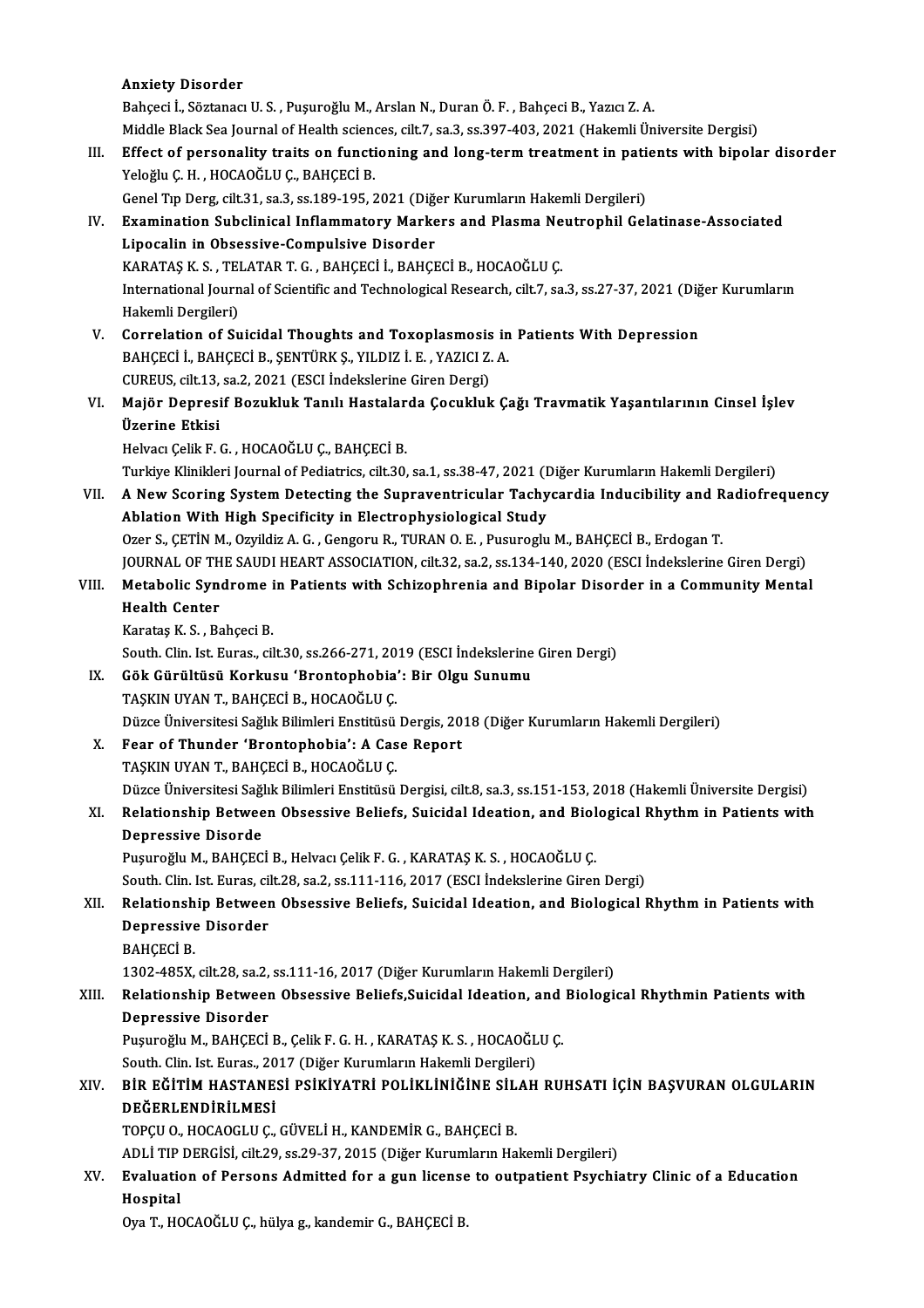adli tıp dergisi, 2015 (Diğer Kurumların Hakemli Dergileri)<br>Pir Eğitim Hastanosi Beikiyatri Bolikliniğine Basyuna

- adli tıp dergisi, 2015 (Diğer Kurumların Hakemli Dergileri)<br>XVI. Bir Eğitim Hastanesi Psikiyatri Polikliniğine Başvuran Şizofrenili Hastalarda Eştanılı Ruhsal adli tip dergisi<br><mark>Bir Eğitim H</mark><br>Bozukluklar<br>HELVACLE C Bir Eğitim Hastanesi Psikiyatri Polikliniğine Başvuran Şizofrenili Hast<br>Bozukluklar<br>HELVACI F., GÜVELİ H., BAHÇECİ B., KANDEMİR G., KÖROĞLU A., HOCAOGLU Ç.<br>Current Pevchistru and Pevchaneuranharmasaları: silt 4, sa 1, sa 5 Bozukluklar<br>HELVACI F., GÜVELİ H., BAHÇECİ B., KANDEMİR G., KÖROĞLU A., HOCAOGLU Ç.<br>Current Psychiatry and Psychoneuropharmacology, cilt.4, sa.1, ss.5-11, 2014 (Diğer Kurumların Hakemli Dergileri) HELVACI F., GÜVELİ H., BAHÇECİ B., KANDEMİR G., KÖROĞLU A., HOCAOGLU Ç.<br>Current Psychiatry and Psychoneuropharmacology, cilt4, sa.1, ss.5-11, 2014 (Diğer Kuru<br>XVII. Mania associated with aripiprazole treatment in schizophr Mania associated with aripiprazole treatment in schizophrenia: A case rep<br>KOROGLU A., YELOGLU C. H. , CELIK F. H. , HOCAOGLU Ç., BAHÇECİ B.<br>Dusunen Adam, cilt.27, sa.4, ss.356-358, 2014 (Diğer Kurumların Hakemli Dergileri)
	- KOROGLU A., YELOGLU C. H. , CELIK F. H. , HOCAOGLU Ç., BAHÇECİ B.<br>Dusunen Adam, cilt.27, sa.4, ss.356-358, 2014 (Diğer Kurumların Hakemli Dergileri)
- XVIII. Doğu Karadeniz Bölgesi'nde Bir Eğitim ve Araştırma Hastanesi'ne Denetimli Serbestlik Dusunen Adam, cilt.27, sa.4, ss.356-358, 2014 (Diğer Kurumların Hakemli Dergileri)<br>Doğu Karadeniz Bölgesi'nde Bir Eğitim ve Araştırma Hastanesi'ne Denetimli Serbest<br>KapsamındaBaşvuran Hastaların Değerlendirilmesi: Bir Yıll Doğu Karadeniz Bölgesi'nde Bir Eğitim ve Araştırma Hastar<br>KapsamındaBaşvuran Hastaların Değerlendirilmesi: Bir Yıll<br>BAHÇECİ B., Polat S., Güveli H., Çelik F., kANDEMİR g., HOCAOĞLU Ç.<br>Adli Tın Dorgisi 3014 (Diğer Kurumları KapsamındaBaşvuran Hastaların Değerlendirilmesi: B<br>BAHÇECİ B., Polat S., Güveli H., Çelik F., kANDEMİR g., HOCAO<br>Adli Tıp Dergisi, 2014 (Diğer Kurumların Hakemli Dergileri)<br>DOČU KABADENİZ BÖLCESİ'NDE BİR FĞİTİM VE ARAS BAHÇECİ B., Polat S., Güveli H., Çelik F., kANDEMİR g., HOCAOĞLU Ç.<br>Adli Tıp Dergisi, 2014 (Diğer Kurumların Hakemli Dergileri)<br>XIX. DOĞU KARADENİZ BÖLGESİ'NDE BİR EĞİTİM VE ARAŞTIRMA HASTANESİ'NE DENETİMLİ<br>SERRESTI İK
	- Adlı Tıp Dergisi, 2014 (Diğer Kurumların Hakemli Dergileri)<br>DOĞU KARADENİZ BÖLGESİ'NDE BİR EĞİTİM VE ARAŞTIRMA HASTANESİ'NE DENETİMLİ<br>SERBESTLİK KAPSAMINDA BAŞVURAN HASTALARIN DEĞERLENDİRİLMESİ: BİR YILLIK GERİYE<br>DÖNÜK ÇAL DOĞU KARADENİZ<br>SERBESTLİK KAPS<br>DÖNÜK ÇALIŞMA<br>BAHCECİ B SERBESTLİK KAPSAMINDA BAŞVURAN HASTALARIN DEĞERLENDİRİLMESİ: BİR YILLIK GERİYE<br>DÖNÜK ÇALIŞMA<br>BAHÇECİ B. DÖNÜK ÇALIŞMA<br>BAHÇECİ B.<br>Adli Tıp Dergisi, cilt.28, sa.1, ss.1-9, 2014 (Diğer Kurumların Hakemli Dergileri)<br>Sevual dvefungtion in outpotionta vuth sehizonbusaja in Tunkevus azo
		-

- XX. Sexual dysfunction in outpatients with schizophrenia in Turkey: a cross-sectional study HOCAOĞLU C., Celik F. H., Kandemir G., Guveli H., BAHCECI B. Adli Tıp Dergisi, cilt.28, sa.1, ss.1-9, 2014 (Diğer Kurumların F.<br>Sexual dysfunction in outpatients with schizophrenia<br>HOCAOĞLU Ç., Celik F. H. , Kandemir G., Guveli H., BAHÇECİ B.<br>Shanghai Arehiyes of Peychiatry, silt 26 Sexual dysfunction in outpatients with schizophrenia in Turkey: a cross-sectional study<br>HOCAOĞLU Ç., Celik F. H. , Kandemir G., Guveli H., BAHÇECİ B.<br>Shanghai Archives of Psychiatry, cilt.26, sa.6, ss.347-356, 2014 (Diğer HOCAOĞLU Ç., Celik F. H., Kandemir G., Guveli H., BAHÇECİ B.<br>Shanghai Archives of Psychiatry, cilt.26, sa.6, ss.347-356, 2014 (Diğer Kurumların Hakemli I<br>XXI. The evaluation of headache in patients with schizophrenia: A ca
- Guveli H., BAHÇECİ B., KIRBAS S., HOCAOGLU Ç., KANDEMIR G., ALIBASOGLU H., CELIK F. H. , ASLAN M., KOROGLU<br>A., POLAT S., et al. The evaluation of headache in patients with schizophrenia: A case-control study Guveli H., BAHÇECİ B., KIRBAS S., HOCAOGLU Ç., KANDEMIR G., ALIBASOGLU H., CELI<br>A., POLAT S., et al.<br>Dusunen Adam, cilt.27, sa.3, ss.204-210, 2014 (Diğer Kurumların Hakemli Dergileri)<br>Bir Eğitim Hastanesi Beikiyatri Belikl

A., POLAT S., et al.<br>Dusunen Adam, cilt.27, sa.3, ss.204-210, 2014 (Diğer Kurumların Hakemli Dergileri)<br>XXII. Bir Eğitim Hastanesi Psikiyatri Polikliniğine Depresif Yakınmalarla Başvuran Yaşlı Hastalarda Eştanılı Dusunen Adam, cilt.27<br>Bir Eğitim Hastanes<br>Ruhsal Bozukluklar<br>ASLAN M. HOCAOČLU Bir Eğitim Hastanesi Psikiyatri Polikliniğine De<br>Ruhsal Bozukluklar<br>ASLAN M., HOCAOĞLU Ç., BAHÇECİ B., KANDEMİR G.<br>Current Pevchiatry and Pevchaneurenbarmasaları.

ASLAN M., HOCAOĞLU C., BAHÇECİ B., KANDEMİR G.

Ruhsal Bozukluklar<br>ASLAN M., HOCAOĞLU Ç., BAHÇECİ B., KANDEMİR G.<br>Current Psychiatry and Psychoneuropharmacology, cilt.3, sa.2, ss.30-36, 2013 (Diğer Kurumların Hakemli<br>Dergileri) Current Psychiatry and Psychoneuropharmacology, cilt.3, sa.2, ss.30-36, 2013 (Diğin Dergileri)<br>XXIII. Temperament and Character Traits of The Patients with Type 2 Diabetes<br>PITER E PACCIOCI U.E. PAUCECI P. ÖZER A ÖZKAVA M.

- Dergileri)<br>Temperament and Character Traits of The Patients with Type 2 Di<br>BİTER E., BAGCIOGLU E., BAHÇECİ B., ÖZER A., ÖZKAYA M., KARAASLAN M.<br>JOURNAL OE MOOD DISORDERS. sült 2, sə 4, sə 152, 9, 2012 (Diğer Kurumla Temperament and Character Traits of The Patients with Type 2 Diabetes<br>BİTER E., BAGCIOGLU E., BAHÇECİ B., ÖZER A., ÖZKAYA M., KARAASLAN M.<br>JOURNAL OF MOOD DISORDERS, cilt.2, sa.4, ss.153-9, 2012 (Diğer Kurumların Hakemli D
- BİTER E., BAGCIOGLU E., BAHÇECİ B., ÖZER A., ÖZKAYA M., KARAASLAN M.<br>JOURNAL OF MOOD DISORDERS, cilt.2, sa.4, ss.153-9, 2012 (Diğer Kurumların Hakemli Dergileri)<br>XXIV. Erişkin Acil Servisinde Psikiyatri Dışı Hekimlerce JOURNAL O<br><mark>Erişkin Aci</mark><br>BAHÇECİ B.<br>Kartal Eğitir Erişkin Acil Servisinde Psikiyatri Dışı Hekimlerce Konulan Psikiyatrik Ön Tanıların Değerlendirilmes<br>BAHÇECİ B.<br>Kartal Eğitim ve Araştırma Hastanesi Tıp Dergisi, cilt.22, sa.2, ss.65-9, 2011 (Diğer Kurumların Hakemli Dergi

BAHÇECİ B.<br>Kartal Eğitim ve Araştırma Hastanesi Tıp Dergisi, cilt.22, sa.2, ss.65-9, 201<br>XXV. Temporal Lob Epilepsisi ve İki Uçlu Bozukluk: Bir Olgu Sunumu<br>RAHÇEÇİ B. KOROCLU A. GUNELİ H. HOCAOCLU C. ASLAN M.G. GUND Kartal Eğitim ve Araştırma Hastanesi Tıp Dergisi, cilt.22, sa.2, ss.65-9, 2011 (Diğer K<br>Temporal Lob Epilepsisi ve İki Uçlu Bozukluk: Bir Olgu Sunumu<br>BAHÇECİ B., KOROGLU A., GUVELİ H., HOCAOGLU C., ASLAN M. G. , GUNDOGDU Ö Temporal Lob Epilepsisi ve İki Uçlu Bozukluk: Bir Olgu Sunumu<br>BAHÇECİ B., KOROGLU A., GUVELİ H., HOCAOGLU C., ASLAN M. G. , GUNDOGDU Ö. L.<br>JOURNAL OF MOOD DISORDERS, cilt.1, ss.162-5, 2011 (Diğer Kurumların Hakemli Dergile BAHÇECİ B., KOROGLU A., GUVELİ H., HOCAOGLU<br>JOURNAL OF MOOD DISORDERS, cilt.1, ss.162-5,<br>XXVI. Shared Psychotic Disorder: A Case Report<br>KORKMAZ S. KULOGLU M. BAHÇECİ B. ATMAÇ

FOURNAL OF MOOD DISORDERS, cilt.1, ss.162-5, 201<br>Shared Psychotic Disorder: A Case Report<br>KORKMAZ S., KULOGLU M., BAHÇECİ B., ATMACA M.<br>DUSUNEN ADAM JOUPNAL OF PSYCHLATPY AND NI XXVI. Shared Psychotic Disorder: A Case Report<br>KORKMAZ S., KULOGLU M., BAHÇECİ B., ATMACA M.<br>DUSUNEN ADAM-JOURNAL OF PSYCHIATRY AND NEUROLOGICAL SCIENCES, cilt.23, ss.206-9, 2010 (Diğer<br>Kurumların Hakemli Dergileri) KORKMAZ S., KULOGLU M., BAHÇECİ B., ATMACA M. DUSUNEN ADAM-JOURNAL OF PSYCHIATRY AND NEUROLOGICAL SCIENCES, cilt.23, ss.206-9, 2010 (Diğer Kurumların Hakemli Dergileri)<br>XXVII. MAJOR DEPRESYON HASTALARINDA VİT B12 FOLAT HOMOSİSTEİN DÜZEYLERİNİN SAĞLIKLI

## Kurumların Hakemli Dergileri)<br>MAJOR DEPRESYON HASTALARIND.<br>KONTROL İLE KARŞILAŞTIRILMASI<br>PAHCECİ P MAJOR DEN<br>KONTROL<br>BAHÇECİ B.<br>TÜRKİYEDE KONTROL İLE KARŞILAŞTIRILMASI<br>BAHÇECİ B.<br>TÜRKİYEDE PSİKİYATRİ, cilt.10, sa.2, ss.47-51, 2008 (Diğer Kurumların Hakemli Dergileri)

## BAHÇECİ B.<br>TÜRKİYEDE PSİKİYATRİ, cilt.10, sa.2, s<br>XXVIII. PARETİK NÖROSİFİLİZ BİR OLGU TÜRKİYEDE<br><mark>PARETİK N</mark><br>BAHÇECİ B.<br>KSÜ TIP FAI

BAHÇECİ B.<br>KSÜ TIP FAKÜLTESİ DERGİSİ, cilt.1, ss.23-25, 2006 (Hakemli Üniversite Dergisi)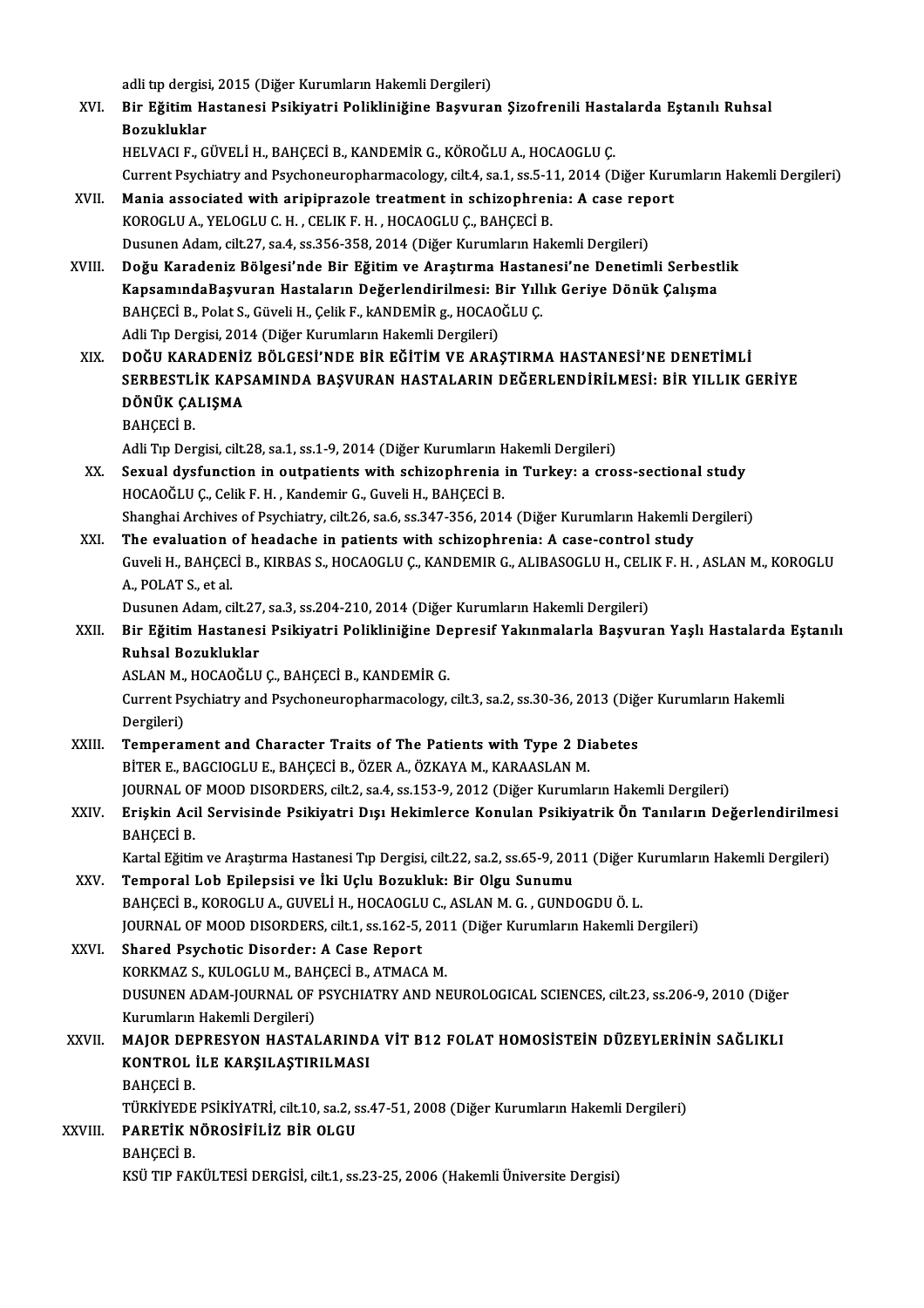# Hakemli Kongre / Sempozyum Bildiri Kitaplarında Yer Alan Yayınlar<br>Hakemli Kongre / Sempozyum Bildiri Kitaplarında Yer Alan Yayınlar

| Hakemli Kongre / Sempozyum Bildiri Kitaplarında Yer Alan Yayınlar |                                                                                                                                                  |
|-------------------------------------------------------------------|--------------------------------------------------------------------------------------------------------------------------------------------------|
| L.                                                                | The alteration of facial emotion recognition ability after clozapine use in patients with<br>treatmentresistant schizophrenia                    |
|                                                                   | <b>BAHÇECİ B.</b>                                                                                                                                |
|                                                                   | psikofarmakoloji kongresi, Antalya, Türkiye                                                                                                      |
| Н.                                                                | şizofreni ve bağımlılık                                                                                                                          |
|                                                                   | <b>BAHÇECİ B.</b>                                                                                                                                |
|                                                                   | 11.psikofarmakoloji kongresi, 18 - 21 Nisan 2019                                                                                                 |
| III.                                                              | Bipolar disorders and climatic changes                                                                                                           |
|                                                                   | Karatas K. S., Ocak S., Bahceci B., Hocaoglu C.                                                                                                  |
|                                                                   | 20th Annual Conference of the International-Society-for-Bipolar-Disorders, Mexico City, Meksika, 7 - 10 Mart 2018,                               |
|                                                                   | cilt.20, ss.125-126                                                                                                                              |
| IV.                                                               | Bir Eğitim Hastanesi Sağlık Kuruluna Başvuran Cinsel Dokunulmazlığa Karşı Suçlardan Hükümlü olan<br>olguların Değerlendirilmesi                  |
|                                                                   | TAŞKIN UYAN T., KARATAŞ K. S., HOCAOĞLU Ç., BAHÇECİ B.                                                                                           |
|                                                                   | 11. Ulusal Alkol ve Madde Bağımlılığı Kongresi, Türkiye, 23 - 26 Ekim 2017                                                                       |
| V.                                                                | YAYGIN ANKSIYETE BOZUKLUGU TANISI ALAN HASTALARDA APELIN-36 SEVIYESI                                                                             |
|                                                                   | BAHÇECİ İ., BAHCECI B., DILEK A. R., PUŞUROĞLU M.                                                                                                |
|                                                                   | 4.ULUSAL KLİNİK MİKROBİYOLOJİ KONGRESİ, Antalya, Türkiye, 8 - 12 Kasım 2017                                                                      |
| VI.                                                               | Depresyon Hastalarında İntihar Düşüncesi İle Toxoplasma Arasındaki İlişki                                                                        |
|                                                                   | BAHÇECİ İ., BAHCECI B., POLAT S., PUŞUROĞLU M., DILEK A. R., KARATAŞ K. S., DUMAN H., ŞAHIN K., HOCAOGLU Ç.                                      |
|                                                                   | 32.ANKEM KONGRESİ, Antalya, Türkiye, 10 - 14 Mayıs 2017                                                                                          |
| VII.                                                              | Erişkinlerde Psikiyatrik Bozukluklar                                                                                                             |
|                                                                   | <b>BAHÇECİ B</b>                                                                                                                                 |
|                                                                   | 9. Uluslararası Psikofarmakoloji Kongresi, 26-30 Nisan 2017, Antalya, Türkiye, 26 - 30 Nisan 2017                                                |
| VIII.                                                             | Evaluation of Psychological Interview Before Prominent Ear Reconstruction: three cases report                                                    |
|                                                                   | KARATAŞ K. S., BAHÇECİ B., HOCAOĞLU Ç.                                                                                                           |
|                                                                   | European Congress of Psychiatry, 1 - 04 Nisan 2017                                                                                               |
| IX.                                                               | 51 yaşında bir vajinismus olgusu. 2. Psikiyatri zirvesi 2-6 Mart 2017 Antalya.                                                                   |
|                                                                   | PUŞUROĞLU M., BAHÇECİ B., HOCAOĞLU Ç.                                                                                                            |
|                                                                   | 2. Psikiyatri zirvesi, Türkiye, 2 - 06 Mart 2017                                                                                                 |
| X.                                                                | Aripiprazol kullanımına bağlı gelişen parkinsonizm                                                                                               |
|                                                                   | PUȘUROĞLU M., SALİHOĞLU G., BAHÇECİ B., HOCAOĞLU Ç.                                                                                              |
|                                                                   | 52 Ulusal Psikiyatri kongresi, Türkiye, 16 - 20 Kasım 2016                                                                                       |
| XI.                                                               | Oxidative status and prolidase activities in generalized anxiety disorder                                                                        |
|                                                                   | ERCAN a., BAHCECI B., POLAT s., CENKER ö. ç. , BAHÇECİ İ., KÖROĞLU a., ŞAHIN K., HOCAOGLU Ç.                                                     |
|                                                                   | 8. INTERNATIONEL CONGRESS ON PSYCHOPHARMACOLOGY, Antalya, Türkiye, 20 - 24 Nisan 2016, cilt.26, ss.8-9                                           |
| XII.                                                              | Oxidative status and prolidase activities in generalized anxiety disorder                                                                        |
|                                                                   | Ercan A. C., BAHÇECİ B., Polat S., Cenker Ö. Ç., BAHÇECİ İ., Köroğlu A., ŞAHİN K., HOCAOĞLU Ç.                                                   |
|                                                                   | 8. International Congress on Psycopharmacology, Antalya, Türkiye, 20 - 24 Nisan 2016, cilt.26, ss.9                                              |
| XIII.                                                             | Oxidative status and prolidase activities in generalized anxiety disorder.                                                                       |
|                                                                   | Ercan A. C., Polat S., BAHÇECİ B., HOCAOĞLU Ç.                                                                                                   |
|                                                                   | 8.Uluslararası Psikofarmakoloji Kongresi & 2.Uluslararası Çocuk ve Ergen Psikofarmakolojisi Sempozyumu,                                          |
|                                                                   | Antalya, Türkiye, 15 - 19 Nisan 2016, ss 11-12                                                                                                   |
| XIV.                                                              | Obsesif Kompulsif Bozukluk Hastalarında Yüksek Prolidaz Aktivitesi                                                                               |
|                                                                   | ÇÖPOĞLU Ü. S. , BAHCECI B., KOKAÇYA M. H. , POLAT s., BAHÇECİ İ., DILEK A. R. , HELVACI ÇELİK f., ŞANİNER V.,                                    |
|                                                                   | <b>BAGCIOGLU E</b>                                                                                                                               |
|                                                                   | 51 Ulusal Psikiyatri Kongresi, Antalya, Türkiye, 25 - 26 Kasım 2015, cilt 26, ss 27                                                              |
| XV.                                                               | Hastenemiz Psikiyatri Kliniğine Psikotik Semptomlar ile Başvuran Hastamıza Tanımız ne Olmalı<br>Ayyıldız E., BAHÇECİ B., SALİHOĞLU G., UZUNOK B. |